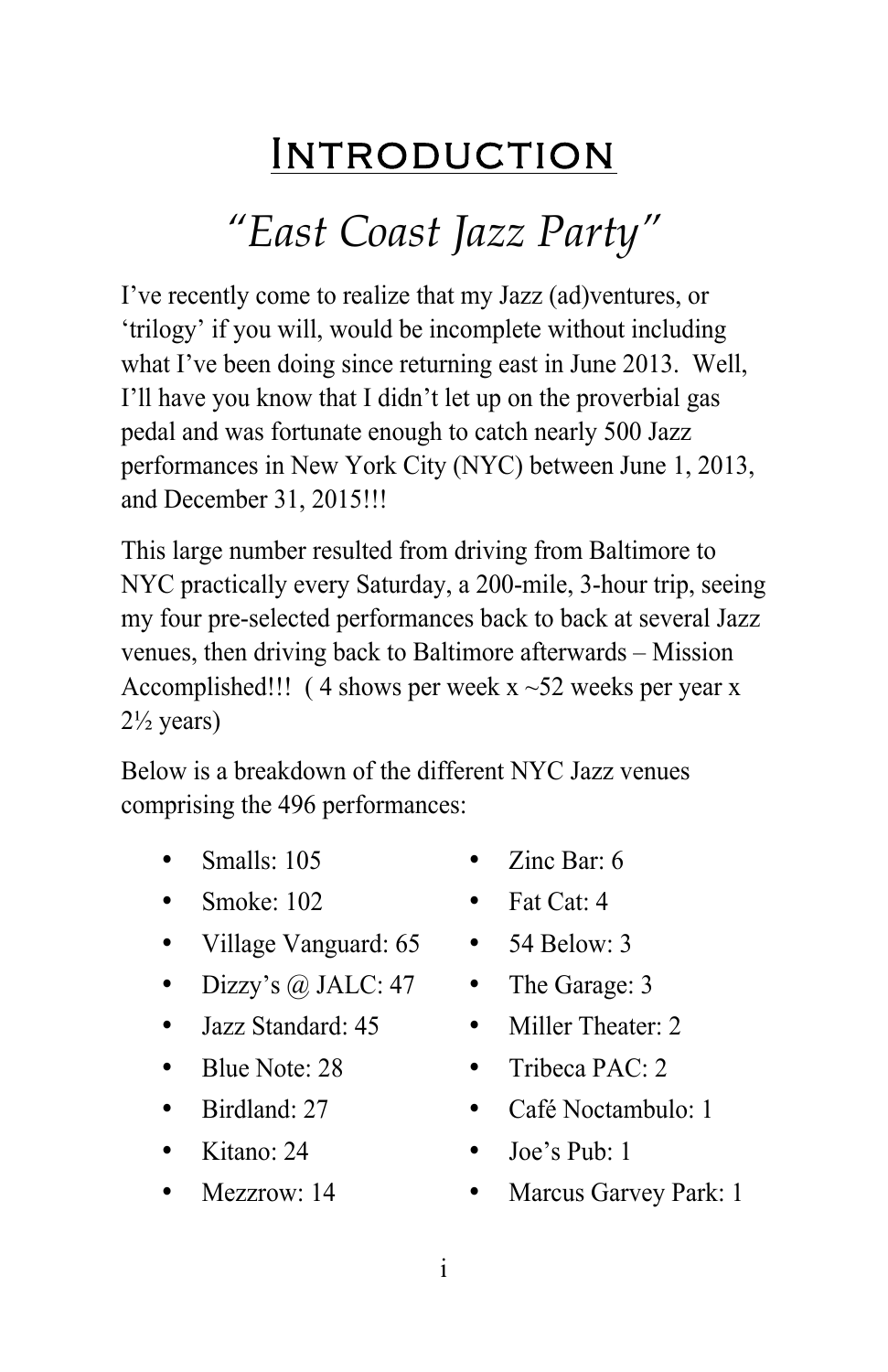### *NYC Jazz Chronicles* – *Introduction*

• Iridium: 8

• Grant's Tomb: 1

• Jazz Gallery: 7

Total: 496

The Jazz artists and/or groups that I saw/heard, too numerous to list, were outstanding!!!

Where possible, I always purchased my tickets in advance in order to avoid missing out on a performance after driving 200 miles… And thanks to most of the Jazz venue managers and staff, great upfront seats/tables were awaiting me upon my arrival.

Typical Jazz itineraries included: (a) 7:00 – Smoke, 8:30 – Birdland or Village Vanguard, 10:00 – Kitano or 10:30 – Village Vanguard or Blue Note, and 12:00 – Smalls; OR (b) 7:30 – Jazz Standard or Dizzy's @ JALC, 9:00 – Smoke, 10:30 – Blue Note or Village Vanguard, 12:00 – Smalls.

With sets usually lasting  $\sim$ 70 minutes and me out the door immediately afterwards, transportation between venues via walking, taxis, and subway worked out perfectly. Rarely did I show up late at the next gig. However, due to a set either starting late or running long, I did have to occasionally adjust my itinerary in real time. Overall, every Jazz night turned out great!

One of the conveniences of residing on the east coast is the relatively close proximity to several major cities, all within a three-hour car drive via Interstate 95 (I-95): Philadelphia, NYC, Atlantic City, Washington, or Baltimore. That is, if you don't mind driving... And I don't mind the ~200-mile journey.

A typical Saturday NYC Jazz run would comprise departing the Baltimore area at  $\sim$ 2:00 P.M., all gassed up, a Subway tuna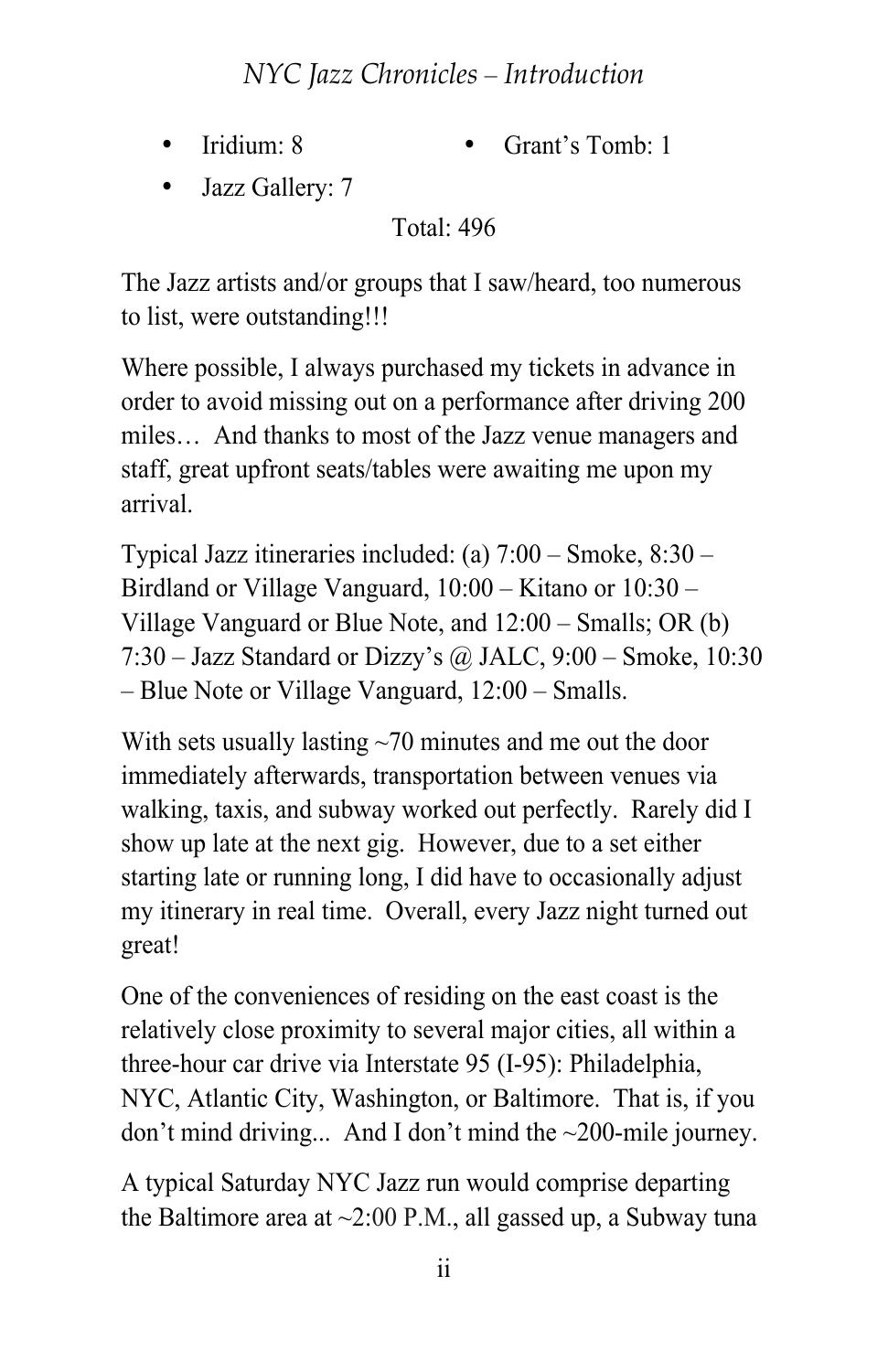#### East Coast Jazz Party

foot-long sandwich in town, and toll money at the ready.

By leaving at that time, I avoid the earlier Saturday morning I-95 north 'east coast thoroughfare' rush, as well as the later NYC/Philly/Atlantic City Saturday night party folks. This was especially true at the Holland Tunnel ('bridge & tunnel crowd').

Assuming no major traffic accident or weather conditions, I'd usually exit the Holland Tunnel by 5:30 P.M. in lower Manhattan! Yes, New York City… So nice, they named it twice!!!

I'd be remiss if I didn't mention that as of last December, total round trip toll fees (Harbor Tunnel, MD/DE I-95 tolls, N.J. Turnpike, Holland Tunnel, Delaware Bridge) amounted to \$69.00, no chump change! However, the convenience and time savings, especially the N.J. Turnpike (expanded to six lanes 60 miles out), cannot be underestimated.

Since the last of my four Jazz performances were usually in Greenwich Village, I always parked on the same block, Barrow Street, between Washington St. and West Side Highway, or a few blocks away.

This way, when departing Smalls at  $\sim$ 1:30 A.M. after the 12:00 midnight set, my car was a short 15-minute walk away. I'd start my car, hit the Holland Tunnel, gas up at the Exxon station as I exited the tunnel, and would be on my way on I-95 south back home. Cruising at 75-80 mph all the way, with very light traffic, if any, and listening to my burned Jazz CDs makes for a very pleasurable ride. (I came to realize that no one else is crazy enough but me to be driving down the turnpike that late/early!)